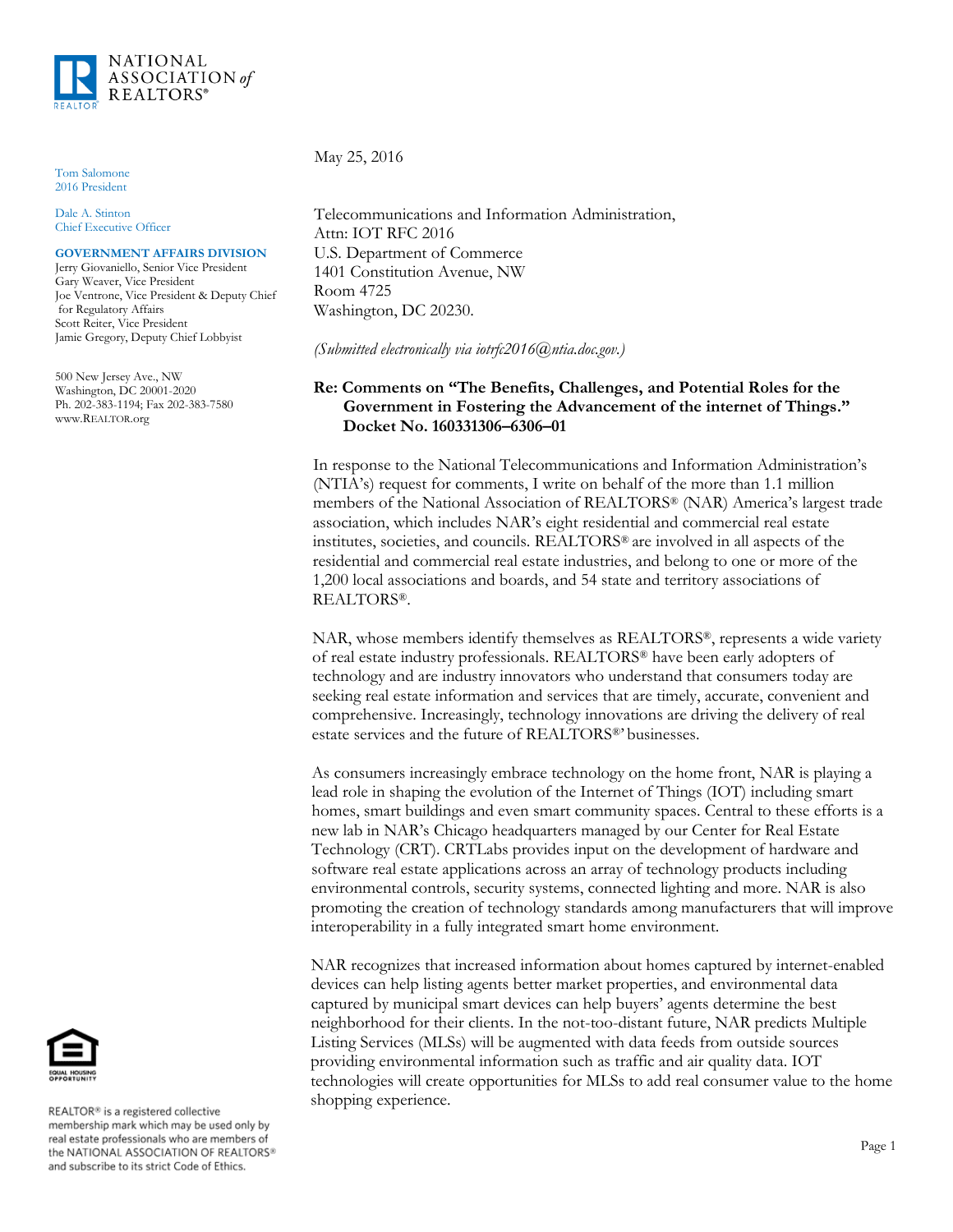At the same time, the range and sheer number of connected devices will have a unique impact on consumers, industry and policymakers alike. For these reasons, NAR is keenly interested in policies that affect how IOT develops and grows into the future.

### **Privacy & Security**

Homes today are often constructed with "smart" or networked technology built into everyday appliances and devices, and sometimes right into the walls of a building. This technology is being used to monitor temperature, security and lighting. While this offers convenience to homeowners, these devices may collect personal information or have unpatched vulnerabilities that put privacy and security at risk.

Consumers know they need to protect their information, but most feel unprepared to install and maintain the right tools to do so, according to network security firm Nominum. In a September 2015 survey, the company found that although 78 percent of Americans expect to see smart home technology in new houses, 71 percent perceive technology as a threat to their personal data.

CRTLabs works to promote security in the IoT space by working with device manufacturers to review IoT device and application code to ensure they include standard security practices. CRT is also working in partnership with a group called BuildItSecure.ly, a group of information security researchers as another mechanism for code review and bug fixes. They are also working with universities and government agencies (Dept. of Energy's BTO VOLTTRON project) to improve security and privacy for IOT devices.

CRT has been using the site Shodan [\(https://www.shodan.io/\)](https://www.shodan.io/), a search site that allows you to find insecure internet enabled devices, to locate any devices from companies CRT is actively working with and informing those companies of those issues. CRT has offered to assist in fixing bugs.

In addition, CRTLabs is promoting Underwriters Laboratories' (UL) work on the Cybersecurity Assurance Program [\(http://www.ul.com/cybersecurity/\).](http://www.ul.com/cybersecurity/)) UL and NAR look to collaborate on future projects promoting security and safety with these devices.

Finally, NAR has also partnered with the Online Trust Alliance (OTA). OTA is a non-profit with the mission to enhance online trust and user empowerment while promoting innovation and the vitality of the Internet. Its goal is to help educate businesses, policy makers and stakeholders while developing and advancing best practices and tools to enhance the protection of users' security, privacy and identity. OTA supports collaborative public-private partnerships, benchmark reporting, and meaningful self-regulation and data stewardship.

In October, 2015 NAR and the Online Trust Alliance (OTA) partnered to create a "Smart Home Checklist" to assist consumers in addressing privacy and data security concerns arising from the networked home. [https://otalliance.org/system/files/files/initiative/documents/ota\\_smarthome\\_check\\_list.pdfT](https://otalliance.org/system/files/files/initiative/documents/ota_smarthome_check_list.pdf)his guidance is intended to help homebuyers, sellers and renters manage smart devices and appliances in the home and better protect themselves against cyber criminals.

## **Interoperability**

At the moment, there is no mutually agreed upon vision for how smart devices should interact. Many companies have put forth their own products as the answer, but a more coherent approach is needed. Private industry can and should lead the development and adoption of standards for IOT. Collaboration across all industry sectors will be needed to control and make sense of the data produced by IOT.

NAR believes that IOT technology standards are critically important because they help keep IOT devices more secure (having one agreed upon protocol or method of data transfer) as there are fewer opportunities for attack. Standardization also means the ability for more applications and integrations with other products and projects, thus making it easier for consumers to access and interact with these devices.